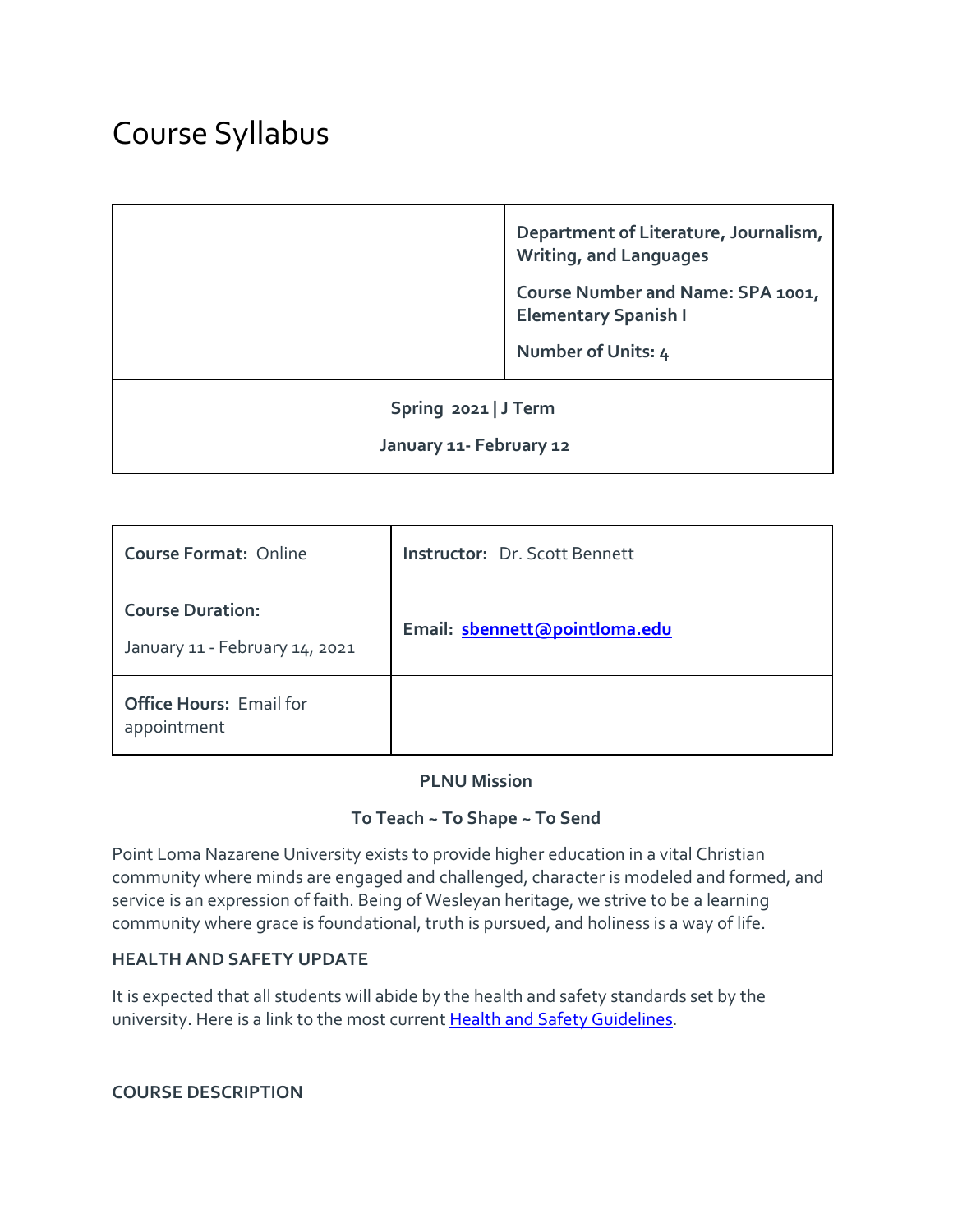Welcome to the Elementary Spanish sequence. This course is one of the components of the General Education Program at Point Loma Nazarene University, under the category of Seeking Cultural Perspectives. By including this course in a common educational experience for undergraduates, the faculty supports the survey of human endeavors from a historical, cultural, linguistic and philosophical perspective, including developing critical appreciation of human expression--both artistic and literary. This course emphasizes four basic skills: aural comprehension, speaking, reading, and writing. Also noted is the cultural and historical background of the areas where the language is spoken. Participation and active use of the language is emphasized in the classroom.

# **COURSE LEARNING OUTCOMES**

*By the end of the 1001-1002 sequence, students will be able to:*

- 1. Speak (application) at the mid to high novice level using (application) basic formulaic and memorized materials within the student's own experience. **(PLO 3)**
- 2. Recognize (comprehension, knowledge) basic connected discourse that uses (application) vocabulary and grammar within the student's own experience. **(PLO 2,5)**
- 3. Write (application, knowledge) discrete sentences as well as simple connected paragraphs using memorized vocabulary and grammar structures. **(PLO 1,5)**
- 4. Read (application) cultural texts that employ familiar vocabulary and cognates as well as learned grammatical structures. **(PLO 4)**
- 5. Demonstrate (application, knowledge) comprehension of basic cultural mores and patterns of living of the target culture(s) studied. **(PLO 4,6)**

# **REQUIRED TEXTS AND RECOMMENDED STUDY RESOURCES**

• *Portales ebook plus supersite*.

# <https://vistahigherlearning.com/school/pointloma>

- *Talkabroad*, 1 conversation purchased through the bookstore or [TalkAbroad](https://talkabroad.com/)
- **Daily access to reliable internet, web-cam and microphone. Please contact PLNU IT support at [student-tech-request@pointloma.edu](https://mail.google.com/mail/?view=cm&fs=1&tf=1&to=student-tech-request@pointloma.edu) if you need assistance.**

# **COURSE CREDIT HOUR INFORMATION**

In the interest of providing sufficient time to accomplish the stated Course Learning Outcomes, this class meets the PLNU credit hour policy for a 4 unit class delivered over 5 weeks. It is anticipated that students will spend a minimum of 37.5 participation hours per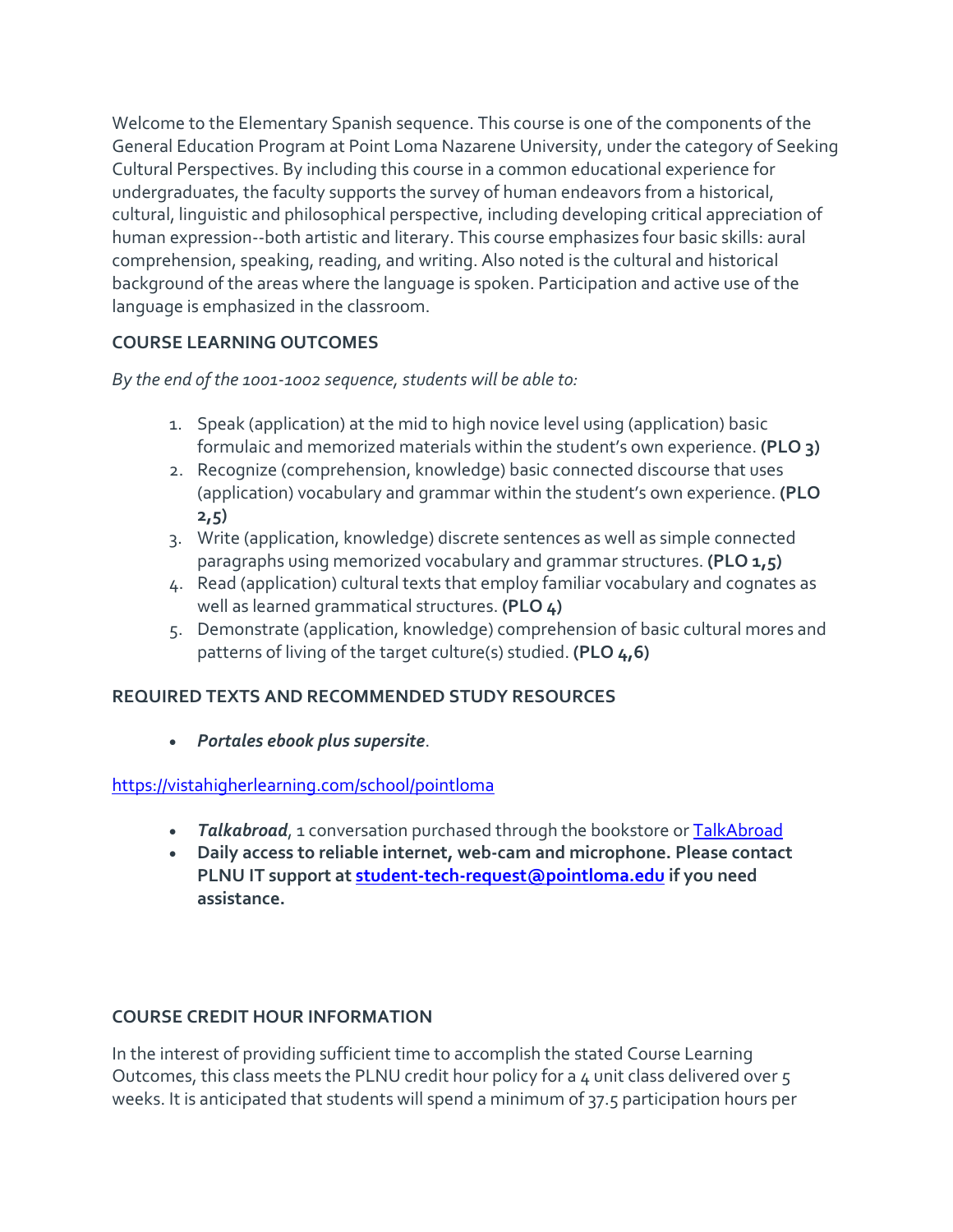credit hour on their coursework. For this course, students will spend an estimated 150 total hours meeting the course learning outcomes. The time estimations are provided in the Canvas modules.

| Category                   | <b>Time Expectation in Hours</b> |
|----------------------------|----------------------------------|
| Readings                   | 31                               |
| <b>Discussions</b>         | 20                               |
| <b>Written Assignments</b> | 7.5                              |
| Portales Assignments       | 67                               |
| Exams                      | 4                                |
| Cultural                   | 10                               |
| TalkAbroad                 | 30 min                           |
| <b>Final Project</b>       | 10                               |
| <b>Total Hours</b>         | 150                              |

# **Distribution of Student Learning Hours**

# Assignments are weighted by group:

| Group                                           | Weight |
|-------------------------------------------------|--------|
| <b>Discussions</b>                              | 10%    |
| Written assignments                             | 5%     |
| <b>Exams</b>                                    | 25%    |
| <b>Portales Assignments</b>                     | 30%    |
| <b>TalkAbroad</b>                               | 5%     |
| <b>Cultural Engagement</b><br>Assignment        | 10%    |
| <b>Final Project</b><br>Summative<br>Assessment | 15%    |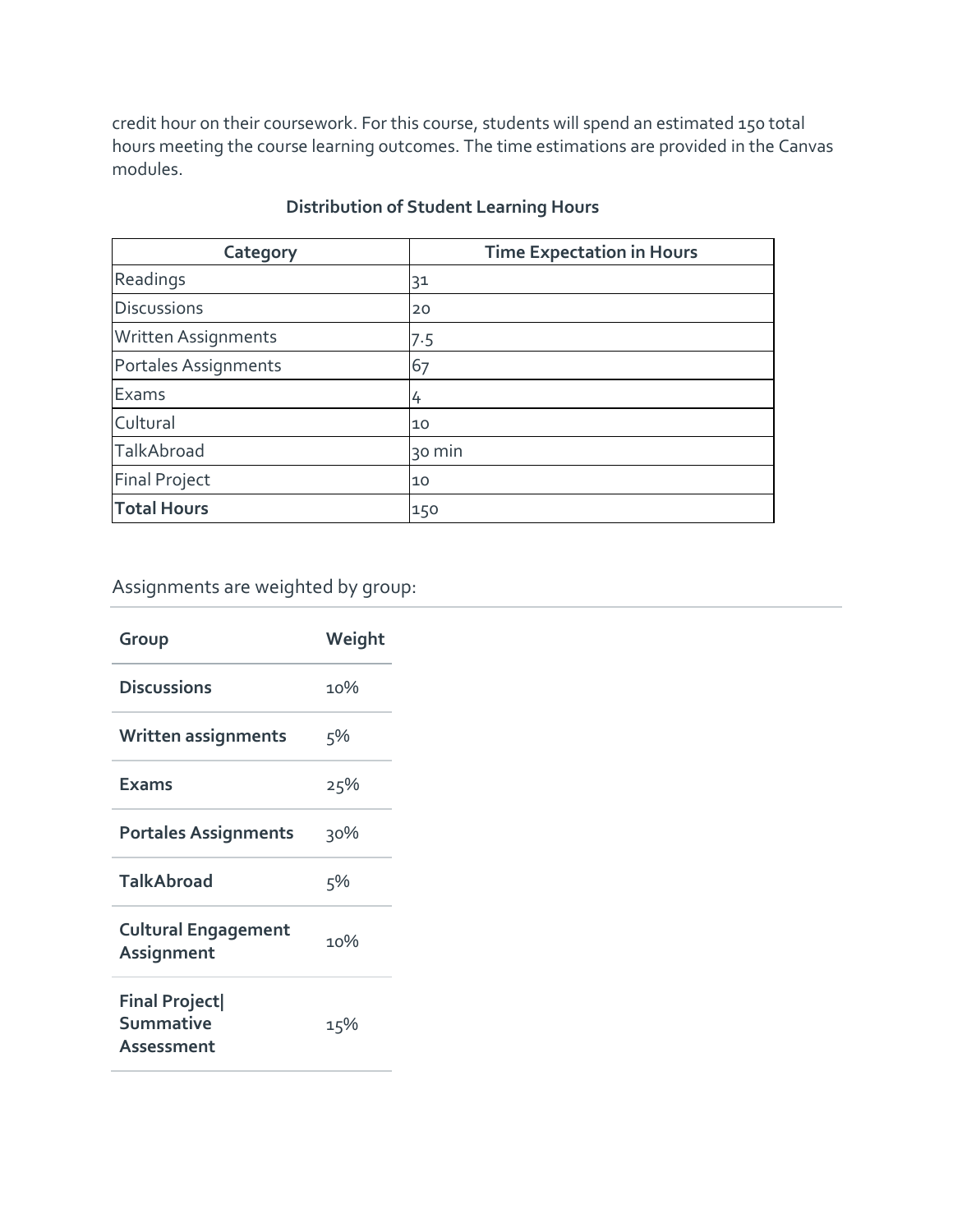| Group        | Weight  |  |  |
|--------------|---------|--|--|
| <b>Total</b> | $100\%$ |  |  |

#### **COURSE SCHEDULE AND ASSIGNMENTS**

#### **Discussions**

Each week you will participate in online discussion boards where you will practice Spanish communicating verbally with your classmates. These discussions replace the interactive dialogue that occurs in the traditional classroom setting**. Discussions represent 10% of the overall course grade.**

#### **Portales Assignments**

You will be completing an average of 15 hours a week of homework/practice exercises within [Portales: \(Vista Higher Learning\).](https://www.vhlcentral.com/) **Portales Assignments represent 30% of the overall course grade.**

#### **Exams**

Starting in Week 2, you will have open book weekly tests to measure your learning. **Exams represent 25% of the overall course grade.**

#### **Written Assignments**

Each week there will be one written assignment. **Written assignments represent 5% of the overall course grade.**

#### **Cultural Engagement Assignment**

Students will be required to complete **two cultural engagement assignments** during the class, such as visiting an online museum (and answering questions), or watching films in Spanish (and answering questions), or possibly doing a short research project on a topic or person from the Spanish-speaking world. **Cultural Engagement Assignment represents 10% of the overall course grade.**

#### **TalkAbroad Conversation**

As part of this class, you will have the opportunity to speak with a native speaker of Spanish for 30 minutes. **TalkAbroad Conversation represents 5% of the overall course grade.**

# **Final- Video Project**

You will be required to record a video project instead of taking a comprehensive final exam. **The final project represents 15% of the overall course grade.**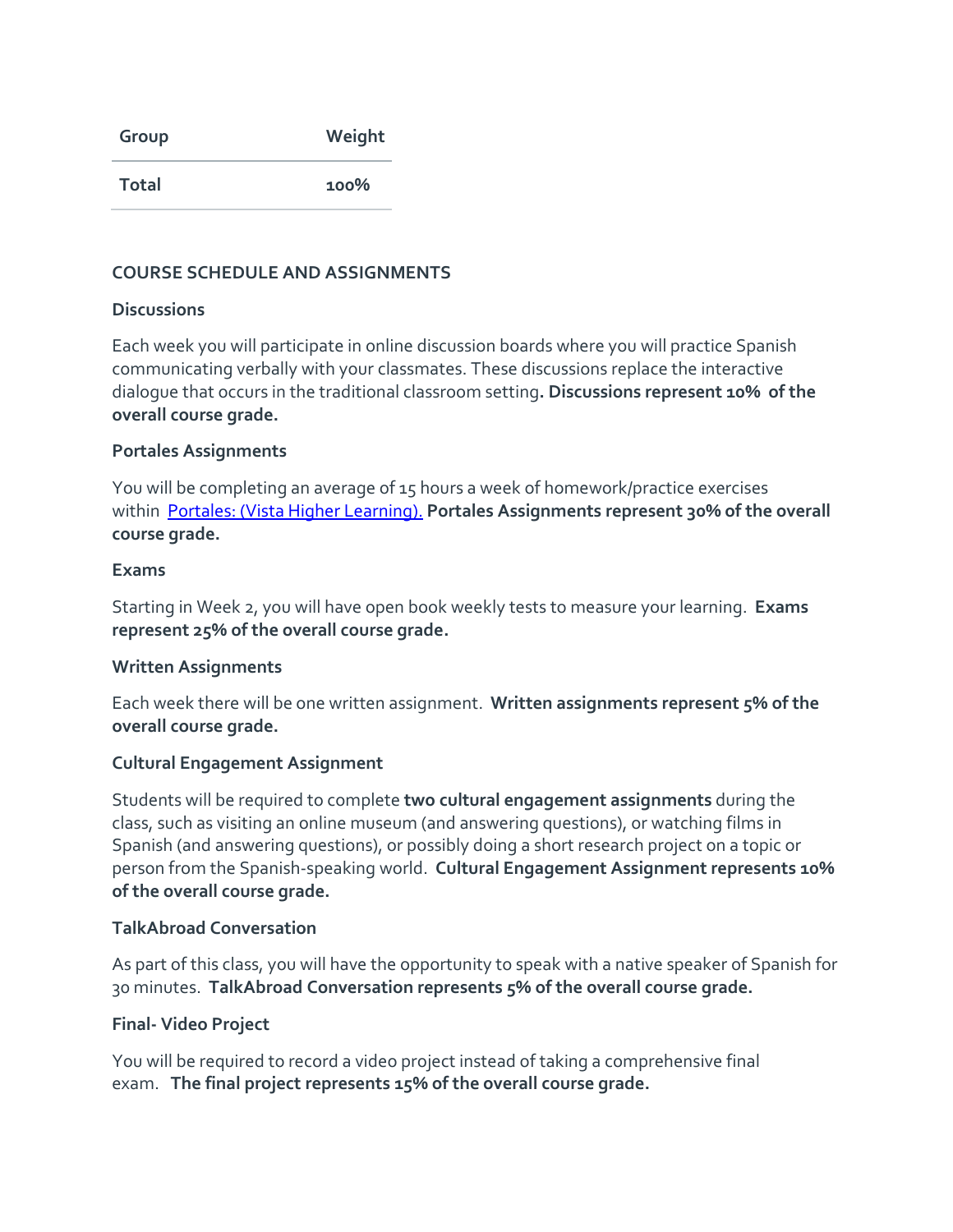#### **ASSESSMENT AND GRADING**

Student grades will be posted in the Canvas grade book no later than midnight on Tuesday of each week beginning in Week Two of this course. It is important to read the comments posted in the grade book as these comments are intended to help students improve their work. Final grades will be posted within one week of the end of the class. Grades will be based on the following:

| A 93-100      | $B+87-89$      | $C+77-79$        | $ID+67-69$    | F Less than 59 |
|---------------|----------------|------------------|---------------|----------------|
| $A - 90 - 92$ | <b>B</b> 83-86 | $\sqrt{C}$ 73-76 | $ D 63-66 $   |                |
|               | $B - 80 - 82$  | $C - 70 - 72$    | $D - 60 - 62$ |                |

#### **Standard Grade Scale Based on Percentages**

#### **STATE AUTHORIZATION**

State authorization is a formal determination by a state that Point Loma Nazarene University is approved to conduct activities regulated by that state. In certain states outside California, Point Loma Nazarene University is not authorized to enroll online (distance education) students. If a student moves to another state after admission to the program and/or enrollment in an online course, continuation within the program and/or course will depend on whether Point Loma Nazarene University is authorized to offer distance education courses in that state. It is the student's responsibility to notify the institution of any change in his or her physical location. Refer to the map on [State Authorization](https://www.pointloma.edu/offices/office-institutional-effectiveness-research/disclosures) to view which states allow online (distance education) outside of California.

# **INCOMPLETES AND LATE ASSIGNMENTS**

All assignments are to be submitted/turned in by the beginning of the class session when they are due—including assignments posted in Canvas. Incompletes will only be assigned in extremely unusual circumstances.

#### **PLNU COPYRIGHT POLICY**

Point Loma Nazarene University, as a non-profit educational institution, is entitled by law to use materials protected by the US Copyright Act for classroom education. Any use of those materials outside the class may violate the law.

# **PLNU ACADEMIC HONESTY POLICY**

Students should demonstrate academic honesty by doing original work and by giving appropriate credit to the ideas of others. Academic dishonesty is the act of presenting information, ideas, and/or concepts as one's own when in reality they are the results of another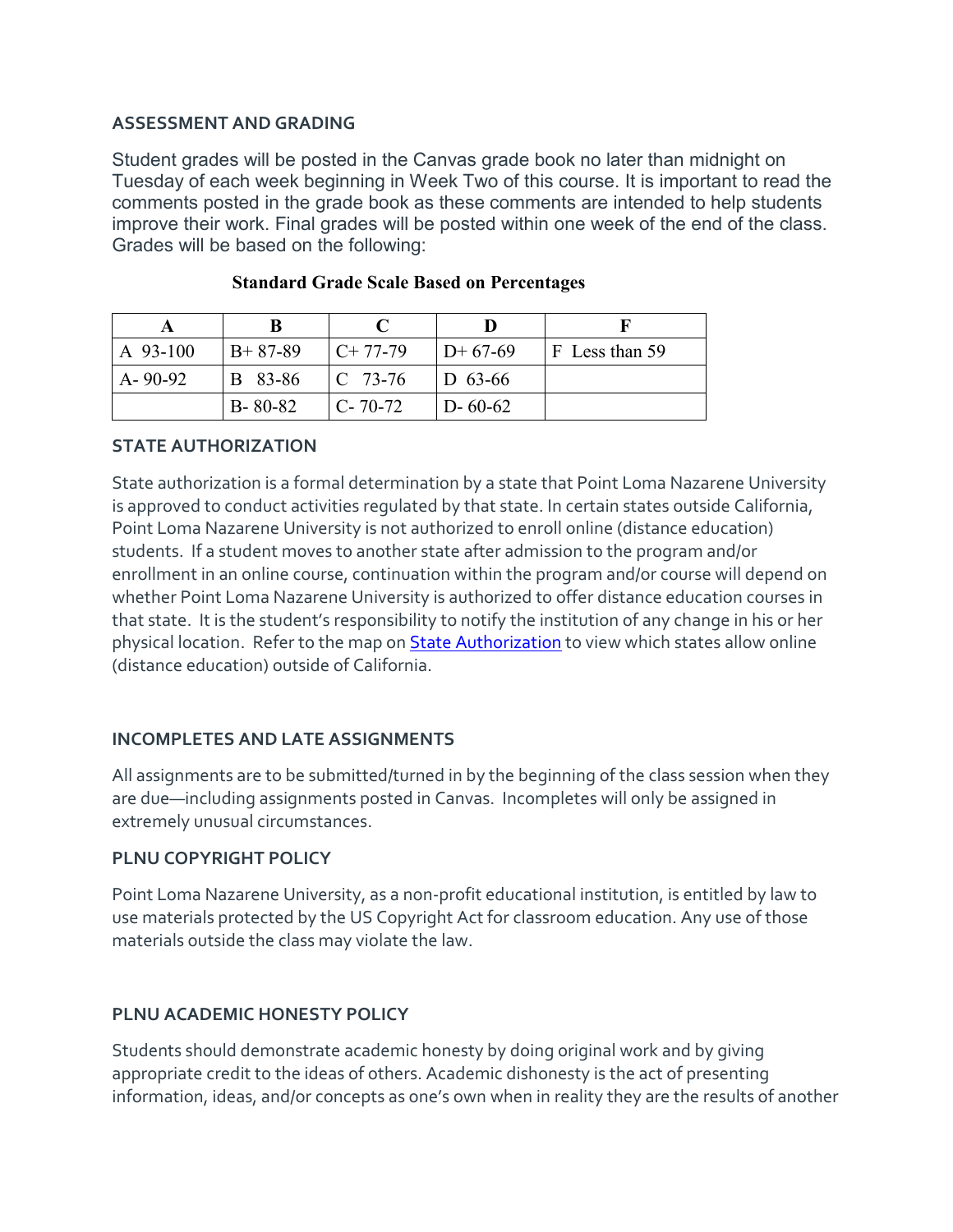person's creativity and effort. A faculty member who believes a situation involving academic dishonesty has been detected may assign a failing grade for that assignment or examination, or, depending on the seriousness of the offense, for the course. Faculty should follow and students may appeal using the procedure in the university Catalog. See [Academic PoliciesLinks](http://catalog.pointloma.edu/content.php?catoid=18&navoid=1278) to an [external](http://catalog.pointloma.edu/content.php?catoid=18&navoid=1278) site. for definitions of kinds of academic dishonesty and for further policy information.

# **PLNU ACADEMIC ACCOMMODATIONS POLICY**

While all students are expected to meet the minimum standards for completion of this course as established by the instructor, students with disabilities may require academic adjustments, modifications or auxiliary aids/services. At Point Loma Nazarene University (PLNU), these students are requested to register with the Disability Resource Center (DRC), located in the Bond Academic Center. [\(DRC@pointloma.edu](mailto:DRC@pointloma.edu) or 619-849-2486). The DRC's policies and procedures for assisting such students in the development of an appropriate academic adjustment plan (AP) allows PLNU to comply with Section 504 of the Rehabilitation Act and the Americans with Disabilities Act. Section 504 (a) prohibits discrimination against students with special needs and guarantees all qualified students equal access to and benefits of PLNU programs and activities. After the student files the required documentation, the DRC, in conjunction with the student, will develop an AP to meet that student's specific learning needs. The DRC will thereafter email the student's AP to all faculty who teach courses in which the student is enrolled each semester. The AP must be implemented in all such courses.

If students do not wish to avail themselves of some or all of the elements of their AP in a particular course, it is the responsibility of those students to notify their professor in that course. PLNU highly recommends that DRC students speak with their professors during the first two weeks of each semester about the applicability of their AP in that particular course and/or if they do not desire to take advantage of some or all of the elements of their AP in that course.

# **PLNU ATTENDANCE AND PARTICIPATION POLICY**

Regular and punctual attendance at all **synchronous** class sessions is considered essential to optimum academic achievement. If the student is absent for more than 10 percent of class sessions (virtual or face-to-face), the faculty member will issue a written warning of deenrollment. If the absences exceed 20 percent, the student may be de-enrolled without notice until the university drop date or, after that date, receive the appropriate grade for their work and participation. In some courses, a portion of the credit hour content will be delivered **asynchronously** and attendance will be determined by submitting the assignments by the posted due dates. See **[Academic PoliciesLinks](https://catalog.pointloma.edu/content.php?catoid=46&navoid=2650#Class_Attendance) to an external site**, in the Undergraduate Academic Catalog. If absences exceed these limits but are due to university excused health issues, an exception will be granted.

# **Asynchronous Attendance/Participation Definition**